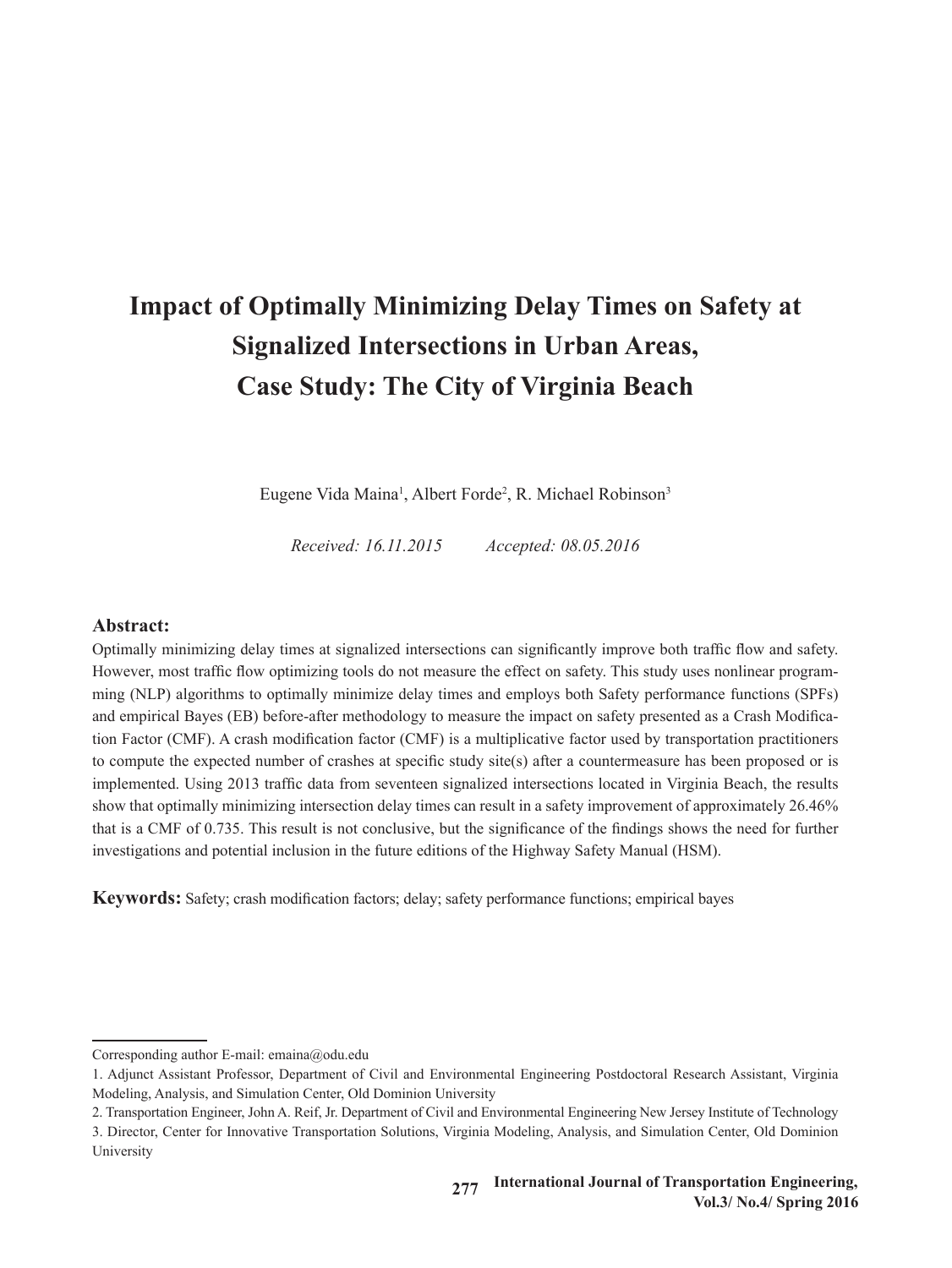# **1. Introduction**

Minimizing delays at signalized intersections can significantly improve traffic flow as well as safety. According to the Highway Capacity Manual [HCM, 2010], delay is one of the indexes used to evaluate the level of service (LOS), and determining of traffic signal timings at signalized intersections. Both LOS and signal timing are measures of traffic flow effectiveness at signalized intersections. Optimally minimized delays can be associated with efficient traffic progressions, reducing the number of necessary stoppages, traffic congestion and the likelihood of accidents. Objective analysis to validate this presumption is lacking and even though the HSM (2010) states that treatments such as cycle length modification and improved signal coordination have unknown effects on accidents [Stevanovic, Stevanovic, and Kergaye, 2013].

It is demanding to decisively measure the influence of delay on safety at a signalized intersection because of: (1) the influence of other major accident causing factors such as geometrical, human, and weather factors that overshadow the delay effects; (2) the difficulty incurred capturing and recording accident data; and (3) often transportation practitioners work with only a subset of all accidents, usually those reported by enforcement officials and not all the accidents that occurred.

The introduction of the HSM has prompted increased attention to safety studies and different ways to measure and quantify safety [Gross, Persaud, and Lyon, 2010; Hauer, et al, 2012; Tegge, Jo, and Ouyang, 2010]. The need to objectively quantify safety using CMFs continues to attract research and may result in further understanding of the factors that influence safety on roadways. This study investigates the concept at selected signalized intersections by using NLP algorithms, an optimizing mathematical process used to find a feasible extremum delay and the EB before-after methodology to estimate its effect on safety represented as a CMF.

In practice, some improvements in safety measures such as (e.g. reducing the number of conflicts) may reduce traffic flow efficiency [Stevanovic, Stevanovic, and Kergaye, 2013]. To investigate the effect of optimally minimizing delay at signalized intersections, this study also considers cycle length and LOS, because they are traffic flow parameters directly related to intersection delay.

The two main objectives of this study are to:

1. Optimally minimize the delay times at the selected signalized intersection, and

2. Calculate the resultant CMFs.

To achieve these objectives, this study uses statistical models to relate the number of accidents per year to corresponding delay time attribute. The significance of an attribute is based on a user-identified level-of-significance, α [Tegge, Jo and Ouyang, 2010], that measures the plausibility of the null hypothesis [Navidi, 2008] and usually ranges from 0.01 to 0.10 [Hauer, 1996]. A smaller  $\alpha$  shows it is more difficult to declare an attribute significant. Accidents are very important and therefore a larger  $\alpha$  is usually used so as to include more attributes in the model. The value of  $\alpha$  is usually set to 0.10 [Tegge, Jo, and Ouyang, 2010].

# **2. Literature Review**

Delay is estimated as the sum of the approach uniform delay, the overflow plus random delay, and the initial queue delay. Literature Review It reflects driver discomfort, frustration, fuel consumption, and lost travel time [HSM, 2010]. Traffic signal coordination and optimization are the most desirable cost effective [Park, Messer, and Urbanik II, 1999] means of reducing delay. In transportation engineering, optimization pertains to the use of traffic or mathematical models to effectively minimize delay times. Criteria for model selection include "realistic traffic representation, adequate capacity to incorporate most traffic management features, and ability to represent system variability" [Rouphail, Park, and Sacks, 2000]. Some transportation software that meet these requirements include CORSIMTM, VISSIMTM, Synchro® and TransModeler®. The traditional mathematical model used for optimization is the NLP because of its ability to minimize readily quantifiable objectives, coordinate and accurately handle the process of nonlinearities and interactions, and its systematic ways of dealing with processing constraints [Biegler, and Rawlings, 1991].

 Although some studies have shown that there is a tradeoff between delay and safety at signalized intersections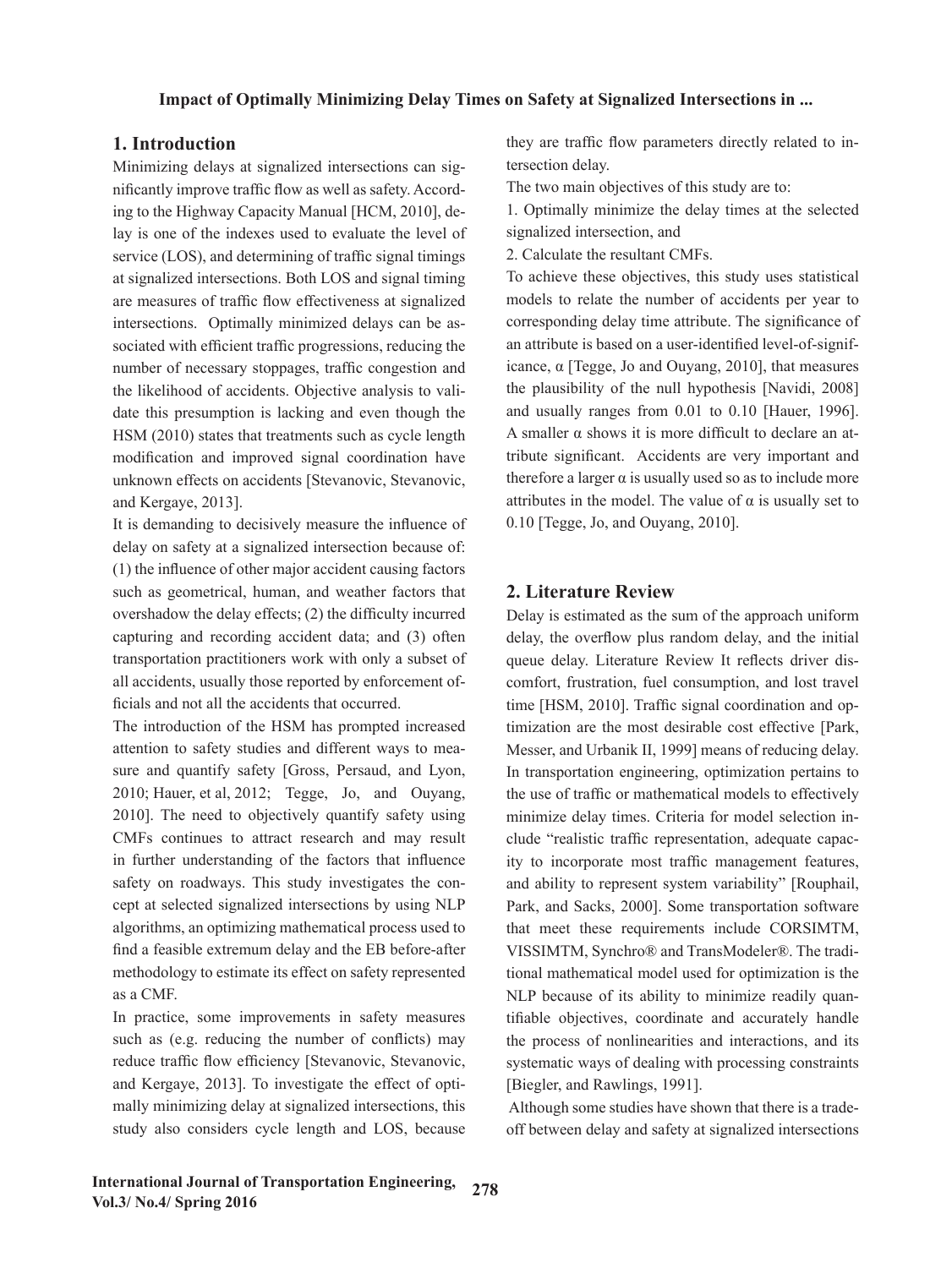[Zhang, and Prevedouros, 2003], efficient intersection traffic flow designs can considerably enhance both, especially in congested urban settings [Wong, Sze, and Li, 2007]. For example, if left-turning vehicles are permitted to make a turn, they may experience shorter delays, but have higher chances of an accident with the opposing traffic as they try to find a gap to negotiate the left-turn. Alternatively, if the left-turning vehicles are protected by signal timing the likelihood of accidents decrease, but they may experience longer delays [Zhang, and Prevedouros, 2003]. Wong et al [2007] states that efficient design of traffic flow elements like signal phasing leads to equalization of traffic delays at different approaches, resolves conflicts between different streams, and can accommodate for variations in traffic volumes, thus enhancing safety.

Previously, practitioners applied crash reduction factors (CRF) to estimate the safety benefits of certain countermeasure(s). Currently, the HSM [2010] encourages the use of CMFs instead. The manual also recognizes that although important, the safety effects of traffic flow parameters like delay and signal timing are not yet well understood. CMFs for before and after conditions are usually found by applying observational before and after studies, such as comparison group studies, and EB studies.

In comparison studies, sample sets are taken from untreated site(s) and compared to similar, but treated site(s). Both samples are assumed to be equal in all aspects of crash causing factors except the treatment being studied. The CMF is then found by determining the ratio of the observed number of accidents in the after period to those in the before period. The number of accidents in the before period at the treatment site(s) is multiplied by this ratio to determine the expected accidents at the treatment group had there been no treatment applied. However, comparison studies have a setback; such studies assume that both treated and untreated sites have the same attributes, and that there are no other safety mitigating factors affecting beyond the treatment. Realistically, this is difficult to achieve. Additionally, treated sites are likely to be associated with higher number of accidents in the before period than untreated sites, hence benefit overestimation referred to as regression-to-the-mean (RTM) bias [Shahdah, Frank Saccomanno, and Persaud, 2014].

In the past 30 years, EB models have been used successfully by other researchers to perform this type of evaluation [Elvik, 2008]. The EB studies use a more complex application that corrects for RTM the bias associated with comparison group studies by expressing the expected number of accidents before the treatment as a weighted function of the observed and predicted accidents at the treated sites in the before period with the assumption that the traffic volumes and geometric features are similar [Gross, Persaud, and Lyon, 2010; Hauer, 1995; Srinivasan, et al, 2008]. The predicted number of accidents is determined using Safety Performance Functions (SPFs) that relate the accidents to the traffic and geometrical features used. Studies show that the best SPF distributions to be Poisson regression and negative binomial (NB) [Lord and Mannering, 2010; Persaud, and Lyon, 2007; Stamatiadis et al, 2008] because of their ability to deal with crash data characteristics.

# **3. Methodology**

This section employs both delay optimization and resultant CMF assessment to measure safety impacts. NLP algorithms are used to analyze delay optimization and EB before-after studies to determine the resultant CMF. The flowchart in Figure 1 shows a step-by-step procedure in the delay optimization and the CMF development.

#### **Optimization**

The theory of optimization is an essential principle for evaluating of many complex decisions or allocation of problems. In its operational simplicity, optimization gives a certain degree of philosophical elegance that is hard to dispute [Luenberger, and Ye, 2010]. Here, a complex problem involving analysis of given interrelated variables is solved by focusing on a single objective function specifically designed to quantify performance, and measure the quality of the determined results. The objective function is either maximized or minimized subject to the given constraints.

Finding the optimal values of decision variables  $x_1, x_2,$  $..., x_n$  in an NLP, can generally be expressed as follows: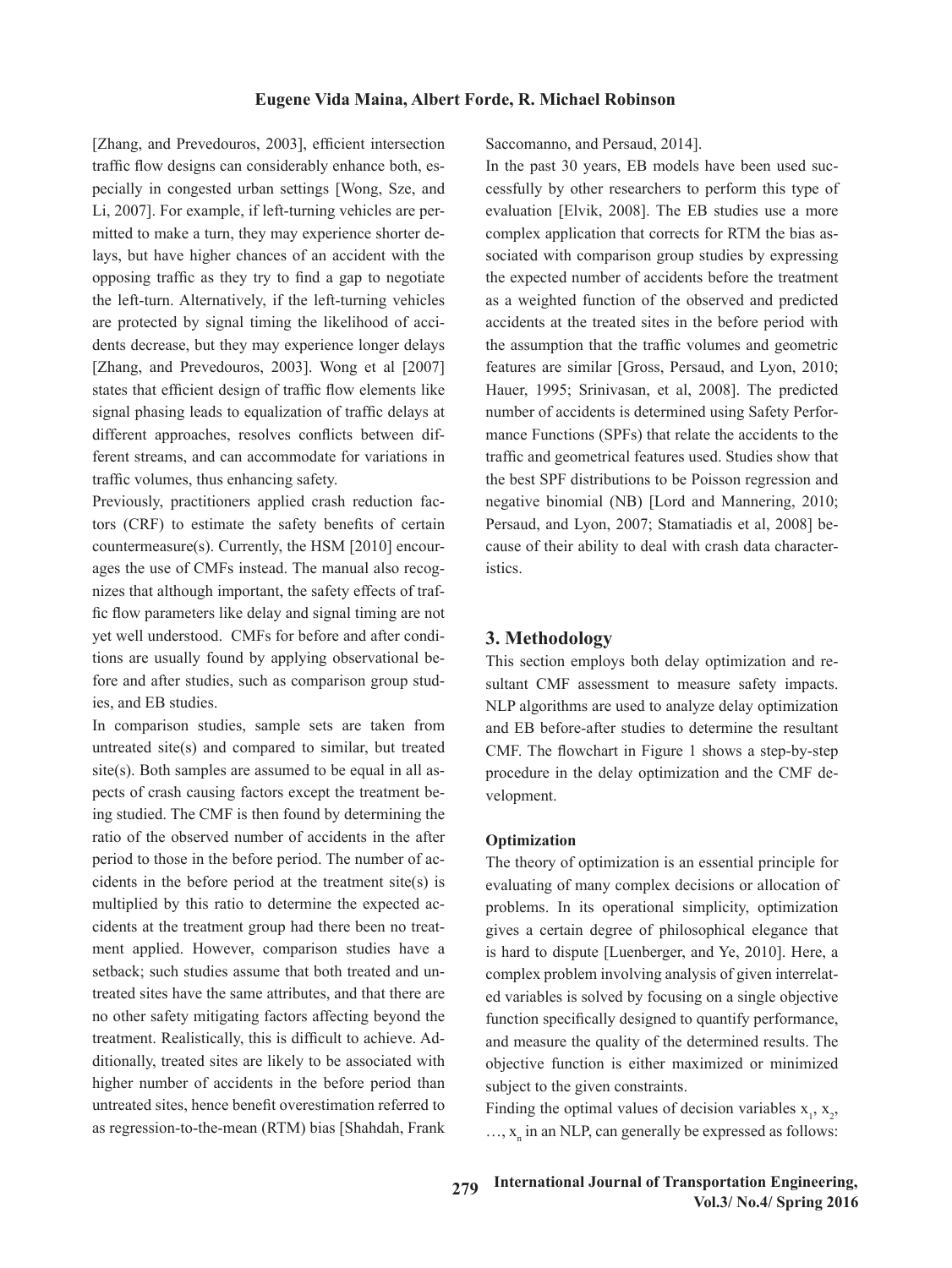

Figure 1. Delay optimization and CMF development procedure

 $max(min)z = f(x_1, x_2, ..., x_n)$  $subject to g_1(x_1, x_2, ..., x_n) \ (s_n, s_n, ..., s_n) \ (s_n, s_n) \ (s_n, s_n)$ *subject to g<sub>2</sub>* ( $x_p, x_p, ..., x_n$ ) ( $\leq$ ,  $=$ , *or*  $\geq$ )  $b_2$  $g_m(x_p, x_p, ..., x_n) \leq, =, or \geq b_m$  (1) Where  $f(x_1, x_2, ..., x_n)$  or z is the NLP's objective function, and  $g_1(x_p, x_p, ..., x_n) \leq 0$ ,  $\Rightarrow$  or  $\geq 0$   $h_p g_m(x_p, x_p, ...,$  true long-term subject to  $g_2(x_p, x_p, ..., x_n)$   $(\leq, =, or \geq) b_2$  effects due to sites experiencing randomly high short-term  $(\square, \square, \square, \square, \square)$  $g_m(x_p, x_p, ..., x_n)$  ( $\leq$ ,  $\leq$ , or  $\geq$ )  $o_m$  (1) crash counts selected for treatment and show reduction in<br>Where  $f(x_1, x_2, ..., x_n)$  or z is the NLP's objective func-<br>crashes afterwards when the counts regress towards their  $g_m(x_1, x_2, ..., x_n)$   $(\leq, =, \text{ or } \geq)$   $b_m$  (1) crash counts selected for treatment and show reduction in tion, and  $g_1(x_p, x_p, ..., x_n)$  ( $\leq$ ,  $=$ , or  $\geq$ )  $b_p$ ,  $g_m(x_p, x_p, ...,$  true long-term mean and vice versa; (b) changes in traffic

The feasible region for the NLP in equation 1 is the set changes over time in factors like weat of points  $(x_p, x_p, ..., x_n)$  that fulfills the m constraints of and crash reporting practices [Gross, Persaud, and Ly the equation. Any point that is in the feasible region is 2010], and bias in site selection [Lan et taken as a feasible point, those outside are in-feasible. In the EB before-after evaluation of a treatment eff Any point  $\bar{x}$  in the feasible region for which  $f(\bar{x}) \ge f(x)$  the change in crashes at a basic freeway segmen when maximizing or  $f(\bar{x}) \le f(x)$  when minimizing given by the sum of predicted estimate  $\mathbb{R}$  $\frac{1}{2}$  and the sense of the EB before-after evaluation of a treatment effect, when maximizing or  $f(\bar{x}) \leq f(x)$  when minimizing given by the sum of predicted estimates (P<sub>B</sub>) combined  $h$ olds for all points x in the feasible region is an optimal with the sum of holds for all points x in the feasible region is an optimal with the sum of the observed accidents  $(O_B)$  in the 'besolution to the NLP [Winston, 2004]. asion region is an op

# $\frac{1}{2}$  Crash Modification Factors

A crash modification factor (CMF) is a multiplicative fac- $\frac{1}{n}$  tor used by transportation practitioners to compute the  $\frac{1}{n}$ expected number of crashes at specific study site(s) after where n is the time period of observation and w is the a countermeasure has been proposed or is implemented. Weight factor estimated as In the countermeasure can be positive (improve safety) or all points *x* in the feature region is an optimal solution to the number of  $\frac{1}{2}$ negative (degrade safety) [HSM, 2010]. This study uses The countermeasure

 $f(x_n)$  ( $\leq$ ,  $\leq$ , or  $\geq$ )  $b_m$  are the NLP's constraints. volumes, and (c) time trends in crass  $\int \int_{\mathcal{B}_I} f(x_i, x_j, ..., x_n)$  ( $\leq$ ,  $=$ , or  $\geq$ )  $b_i$  and CMF because it has the ability to account for: (a) RTM P's objective func-<br>
crashes afterwards, when the counts regress towards their the NLP's constraints. volumes, and (c) time trends in crash occurrence due to the NLP's constraints.  $v_m$  are the NLP in equation 1 is the set changes over time in factors like weather, human habits, t that is in the feasible region is 2010], and bias in site selection [Lan et al, 2009]. the EB before-after methodology to determine the resulthat fulfills the m constraints of and crash reporting practices [Gross, Persaud, and Lyon,  $\frac{1}{2}$  and  $\frac{1}{2}$  before-after methodology to determine the resultant control because it is determined the resultant CMF because it is a set of  $\frac{1}{2}$  because it is a set of  $\frac{1}{2}$  because it is a set of  $\frac{1$  $F, \text{ or } \leq f \circ \lim_{m \to \infty} \text{ and the real solution is } \lim_{m \to \infty} \lim_{m \to \infty} \lim_{m \to \infty} \lim_{m \to \infty} \lim_{m \to \infty} \lim_{m \to \infty} \lim_{m \to \infty} \lim_{m \to \infty} \lim_{m \to \infty} \lim_{m \to \infty} \lim_{m \to \infty} \lim_{m \to \infty} \lim_{m \to \infty} \lim_{m \to \infty} \lim_{m \to \infty} \lim_{m \to \infty} \lim_{m \to \infty} \lim_{m \to \infty} \lim_{m \to \in$ 

> the distribution of a determinant effect.<br>
> The change in crashes at a basic freeway segment is<br>
> detailed to which  $f(\bar{x}) \ge f(x)$  the change in crashes at a basic freeway segment is inston, 2004]. fore' period to obtain the expected number of accidents  $(E_B)$  before the treatment, expressed as:  $\text{Euler}$  is sible region for which  $f(\bar{x}) \ge f(x)$  the change in crashes at a basic freeway segment is  $[0.2004]$ .<br>( $\overline{E}$ )  $\overline{E}$  before the treatment expressed as:

$$
E_B = w * P_B + (1 - w) \frac{O_B}{n}
$$
 (2)

shes at specific study site(s) after where n is the time period of observation and w is the weight factor estimated as

$$
w = \frac{1}{1 + k \sum_{n=1}^{N} P_n}
$$
 (3)

International Journal of Transportation Engineering,  $280$ **Vol.3/ No.4/ Spring 2016** where  $\mathbf{F}_{\text{in}}$  is the dispersion parameter of the NB distribution that is assumed for the crash counts used in the crash counts used in the crash counts used in the crash counts used in the crash counts used in the cr esportation Engineering,  $280$ estimating the SPF, and *Pn* is the predicted number of accidents for period of time *n*. *k* is estimated from the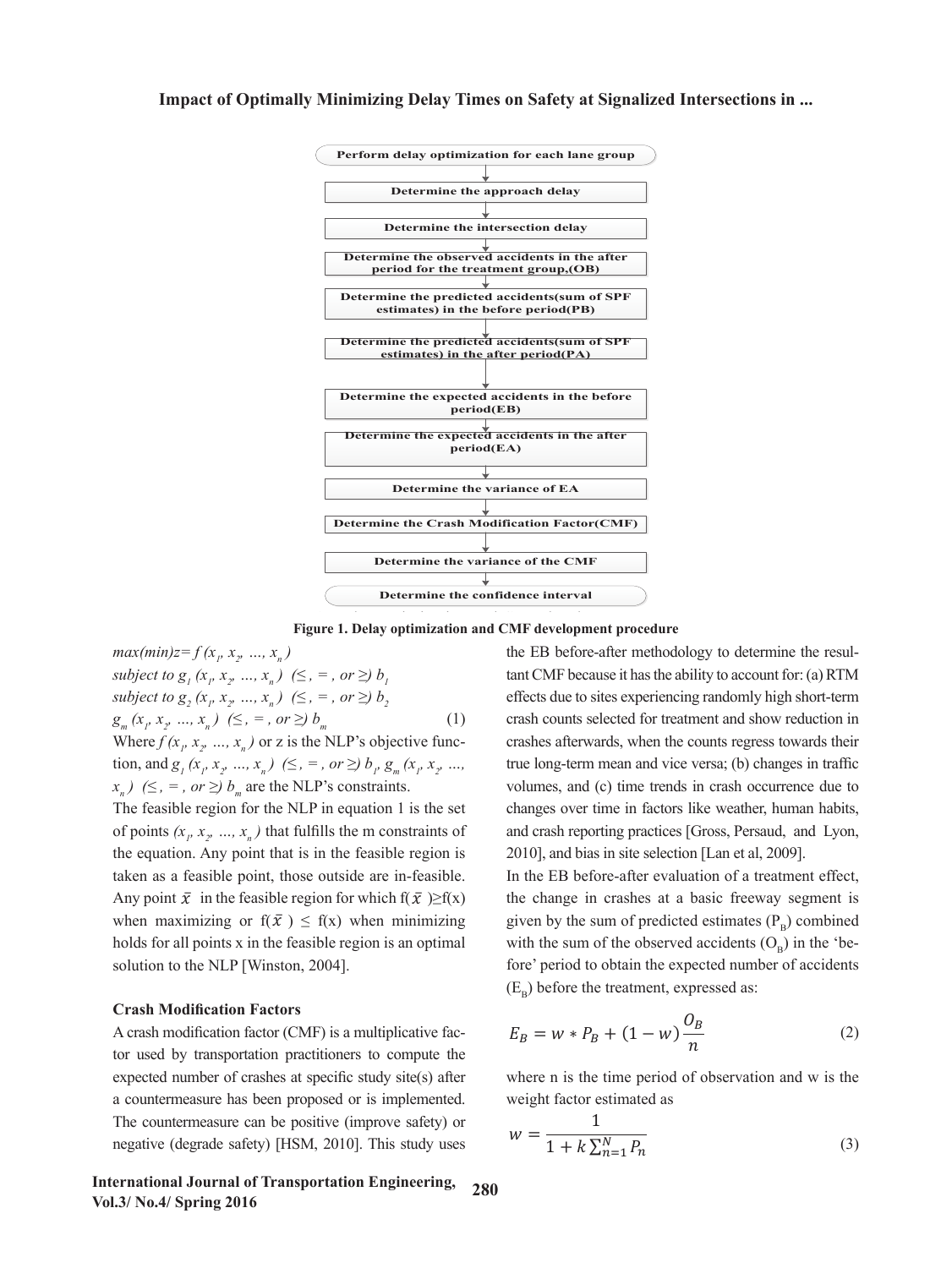where k is the dispersion parameter of the NB distribu-<br>This implies that: tion that is assumed for the crash counts used in esti-<br> $accidents = exp^{(intercept + b/(delay) + b2(mp) + b2(mp))}$ mating the SPF, and P<sub>n</sub> is the predicted number of ac-<br>The expected accident cidents for period of time n. k is estimated from the SPF exploration procedure. where k is the dispersion parameter of the NB distribu-<br>I his implies that: tion that is assumed for the crash counts used in esti-<br>accidents= $exp^{(intercept+bl)}$ 

As discussed previously, SPF is part of the EB method-<br>method of observation and *w* is the weight of observation and *w* is the weight of weight factor estimated as the weight of the weight of the weight of the weight of As discussed previously, SFF is part of the EB inethod-<br>ology and is used to determine the predicted number of step, the expected nu accidents. SPF is regression statistical models relating<br>observed or actual accident counts to their causing facobserved or actual accident counts to their causing fac-<br>
1
without treatment tors. There are several SPFs, but the two most accurate  $\binom{P_A}{A}$ and common types are Poisson and NB models [Elvik,  $E_A = E_B * (\frac{P_A}{P_B})$  (8) and common types are I offsom and TO models pervine,  $\begin{array}{ccc} -A & -B & (P_B) \\ -B & (P_B) \end{array}$ sporadic; the Poisson regression model is the natural where  $E_B$ , and  $P_B$  are as previo first choice for modeling [Poch and Mannering, 1996]. the predicted number of crash However, the Poisson model has a key limitation, which mates in the 'after' period. The is the variance of the dependent variable is constrained mated as to be nearly or equal to it's meanwhile the variance of  $(P_4)$ accident and traffic data is likely to be over dispersed  $(E_A) = E_A * \left(\frac{P_A}{P}\right) * (1 - w)$  (9) and differ significantly from the mean [Tegge, Jo and  $(P_B)$ Ouyang, 2010]. Hence, the correct model in such analy-<br>Finally, the CMF is approxima sis is the NB distribution formulated as follows: distribution formulated as follows:  $2000$ SPF is part of the E 2008]. Accident data are discrete, non-negative, and and differ significantly from the mean [Tegge, Jo and with the variable is an approximate because of a small adjustment based on  $\frac{1}{2}$  and with the variance expressed as  $\frac{1}{2}$  and with the variance expressed as  $\$ Ouyang, 2010]. Hence, the correct model in such analy-<br>Finally, the CMF is ap from the mean is the mean accident counts are model in such an accident counts in such an are  $\frac{1}{2}$  is the NB distribution formulated as follows:  $\mathcal{L}$ this  $\mathbf{FD}$  is sthead. published in the FHWA guide for developing CMF is presented in several development of CMF is presented in several of  $\frac{1}{N}$ estimates in the 'after' period. The variance of *EA* is estimated as

$$
P(y_i) = \frac{\Gamma\left(y_i + \frac{1}{k}\right)}{y_i! \Gamma\left(\frac{1}{k}\right)} \left(\frac{k\mu_i}{1 + k\mu_i}\right)^{y_i} \left(\frac{1}{1 + k\mu_i}\right)^{\frac{1}{k}} \tag{4}
$$

Where P (y<sub>i</sub>) is the 'predicted' number of accidents, Γ  $\frac{UMF}{1 + \left(\frac{var(E_A)}{F^2}\right)}$ where  $f(y_i)$  is the predicted number of accidents,  $f = 1 + (-1)^i$  is the gamma function,  $\mu$  is the NB mean, and k is the dispersion parameter. The NB model allows the mean<br>to differ from the variance such that  $1297_{\text{max}} = CME^2 \left[ \left( \frac{(1/O_A)^2}{(1/O_A)^2} \right)$ to differ from the variance such that  $var_{CMF} = CMF^2 \left[ \frac{(1.1 \times 10^{-14} \text{ J})}{2} \right] (11)$ dispersion parameter. The NB model allows the mean  $t_0$  differ from the variance such that

$$
var n_i = E(n_i)[1 + \alpha E(n_i)] \tag{5}
$$

where  $\alpha$  is the measure of the dispersion and can be estimated using the standard maximum likelihood tech-<br>Where  $O_{\alpha}$  is the sum of the ob techniques. The appropriateness of the NB relative to the  $\frac{M}{R}$  dents in the 'after' period for the  $\frac{M}{R}$  $r_{\text{noise}}$ cance of  $\alpha$ . If  $\alpha$  is not statistically different from zero, Lance of  $\alpha$ , if  $\alpha$  is not statistically different from 2010, niques. The appropriateness of the NB relative to the dents in the 'after' peri Poisson model is determined by the statistical signifi-<br>same of a H a is not determined by the statistical signifi-<br>same of a H a is not determined by the statistical signifithe NB simply reduces to Poisson regression with **Data Analysis and Re** varn<sub>i</sub>=E(ni). If α is significantly different from zero, T then the NB is adopted and the Poisson regression is inappropriate.  $p_1$  is the marked in Figure 1, the marked in the marked in and four in and four in red. As the marked in  $r_1$  is and four in red. As the marked in red. As the marked in red. As the marked in red. As the mathematical in ices to Poisson regression with **Data Analysis and Result Interpretation This study and Result intersections located in Virginia Beach to estimate a set of seventeen signalized in Virginia Beach to estimate a set of seventeen signals and Result Interpretational Beach to estimate a set of seven**  $\mathbf{C}$  for optimal  $\mathbf{C}$  second delays. The second study sites and  $\mathbf{D}$  and  $\mathbf{L}$  decographical locations are  $\mathbf{D}$ to Poisson regression with **Data Analysis and Result Interpretation** *EX* is a previously described. statistical signifi-<br>is as previously described.  $\frac{1}{2}$  study analyzes a set of seventeen signalized intersections located in  $\frac{1}{2}$ 

> The form of the model equation for NB regression is the same as that of Poisson regression. The log of the outcome is predicted with a linear combination of the predictors' variable as:

> $log(crash) = intercept + b<sub>1</sub>(delay) + b<sub>2</sub>(major AADT) +$  $b_3$  (minor *AADT*) (6)

This implies that:

FHWA guide for developing CMF (4). The developnt counts to their causing fac-<br>without treatment,  $(E_A)$  is *accidents=exp(intercept+b1(delay)+b2(major AADT)+b3(minor AADT)*) (7)<br>he crash counts used in esti-<br> $accidents = exp^{(intercept+bl(delay)+b2(major AADT)+b3(minor AADT))}$  (7)  $\Gamma$  predicted number of ac-<br>The expected accident frequency found in Equation 3 from the SPF is used in the development of CMFs as published in the is part of the EB method-<br>ment of CMF is presented in several steps. In the initial step, the expected number of accidents in the 'after' pe-<br>determine the predicted number of step, the expected number of accidents in the 'after' peression statistical models relating riod in the treatment group that would have occurred step, the expected number of accidents in the 'after' pe- $\sin \theta$  fac-<br>without treatment.  $(E_n)$  is

We must accurate  
AB models [Elvik, 
$$
E_A = E_B * \left(\frac{P_A}{P_B}\right)
$$
 (8)

is the natural where  $E_B$ , and  $P_B$  are as previously defined, and  $P_A$ , is  $n = 1$ ed mated as Froch and Mannering, 1990]. The predicted number of crassies or sum of SFF esti-<br>del has a key limitation, which mates in the 'after' period. The variance of  $E_A$  is esti-<br>endent variable is constrained the predicted number of crashes or sum of SPF esti- $\frac{1}{2}$ e as previously defined, and  $P_A$ , is  $\mu$  predicted  $\mu$  ( $\alpha$ ) mber of crashes or sum of SPF estiwhere *EB*, and *PBB* are as previously defined, and *PA*, is the predicted number of  $\frac{1}{2}$ 

$$
(E_A) = E_A * \left(\frac{P_A}{P_B}\right) * (1 - w) \tag{9}
$$

 $h_{11}$ ,  $y_i$ ,  $y_i$ ,  $y_i$ ,  $y_i$ ,  $y_i$ ,  $y_i$ ,  $y_i$ ,  $y_i$ ,  $y_i$ ,  $y_i$ ,  $y_i$ ,  $y_i$ ,  $y_i$ ,  $y_i$ ,  $y_i$ ,  $y_i$ ,  $y_i$ ,  $y_i$ ,  $y_i$ ,  $y_i$ ,  $y_i$ ,  $y_i$ ,  $y_i$ ,  $y_i$ ,  $y_i$ ,  $y_i$ ,  $y_i$ ,  $y_i$ ,  $y_i$ ,  $y_i$ ,  $y_i$ ,  $y_i$ ,  $y_i$ ,  $y_i$ ,  $y_i$ ,  $y$ er<br>dent formulated as follows: period accident counts divided by the  $E_A$ . It is an approximately proposed to provide the set of a small editor and the set of  $E_A$ . with the variance expressed as<br>  $(0_A)$ nean [regge, Jo and<br>model in such analy-<br>Finally, the CMF is approximately equal to the 'after' and with the variance expressed as  $\langle O_4 \rangle$ Figure 2.1 the CMF is a period accident counts divided by the F<sub>R</sub> It is an an- $\frac{1}{\sqrt{1-\frac{1}{\sqrt{1-\lambda^2}}}$  and  $\frac{1}{\sqrt{1-\lambda^2}}$  and  $\frac{1}{\sqrt{1-\lambda^2}}$  and  $\frac{1}{\sqrt{1-\lambda^2}}$  and  $\frac{1}{\sqrt{1-\lambda^2}}$  are  $\frac{1}{\sqrt{1-\lambda^2}}$  and  $\frac{1}{\sqrt{1-\lambda^2}}$  are  $\frac{1}{\sqrt{1-\lambda^2}}$  and  $\frac{1}{\sqrt{1-\lambda^2}}$  are  $\frac{1}{\sqrt{1-\lambda^2}}$  and  $\$ 

$$
CMF = \frac{\left(\frac{O_A}{E_A}\right)}{1 + \left(\frac{var(E_A)}{E_A^2}\right)}
$$
\n(10)

\nmean

\n(5)

\n
$$
var_{CMF} = CMF^2 \left[ \frac{\left(\frac{1}{O_A} + \frac{var(E_A)}{E_A^2}\right)}{\left(1 + \frac{var(E_A/E_A^2)}{E_A^2}\right)^2} \right]
$$
\n(11)

\n(12)

the Supersection study in the set of the treatment sites and  $E_A$ ard maximum likelihood tech-<br> $V_A$  is the sum of the observed number of accim likelihood tech-<br>Where  $O_A$  is the sum of the observed number of acci-

significantly different from zero, This study analyzes a set of seventeen signalized and the Poisson regression is intersections located in Virginia Beach to estimate a CMF for optimally minimized delays. These sevenequation for NB regression is teen study sites and their geographical locations are presented in Figure 1. In Figure 1, thirteen intersections are negression. The log of the presented in Figure 1. In Figure 1, thirteen intersections are marked in green and four in red. As this study will show later, the optimized delay times for those in green are less than the city's operational delay times while those marked in red are higher.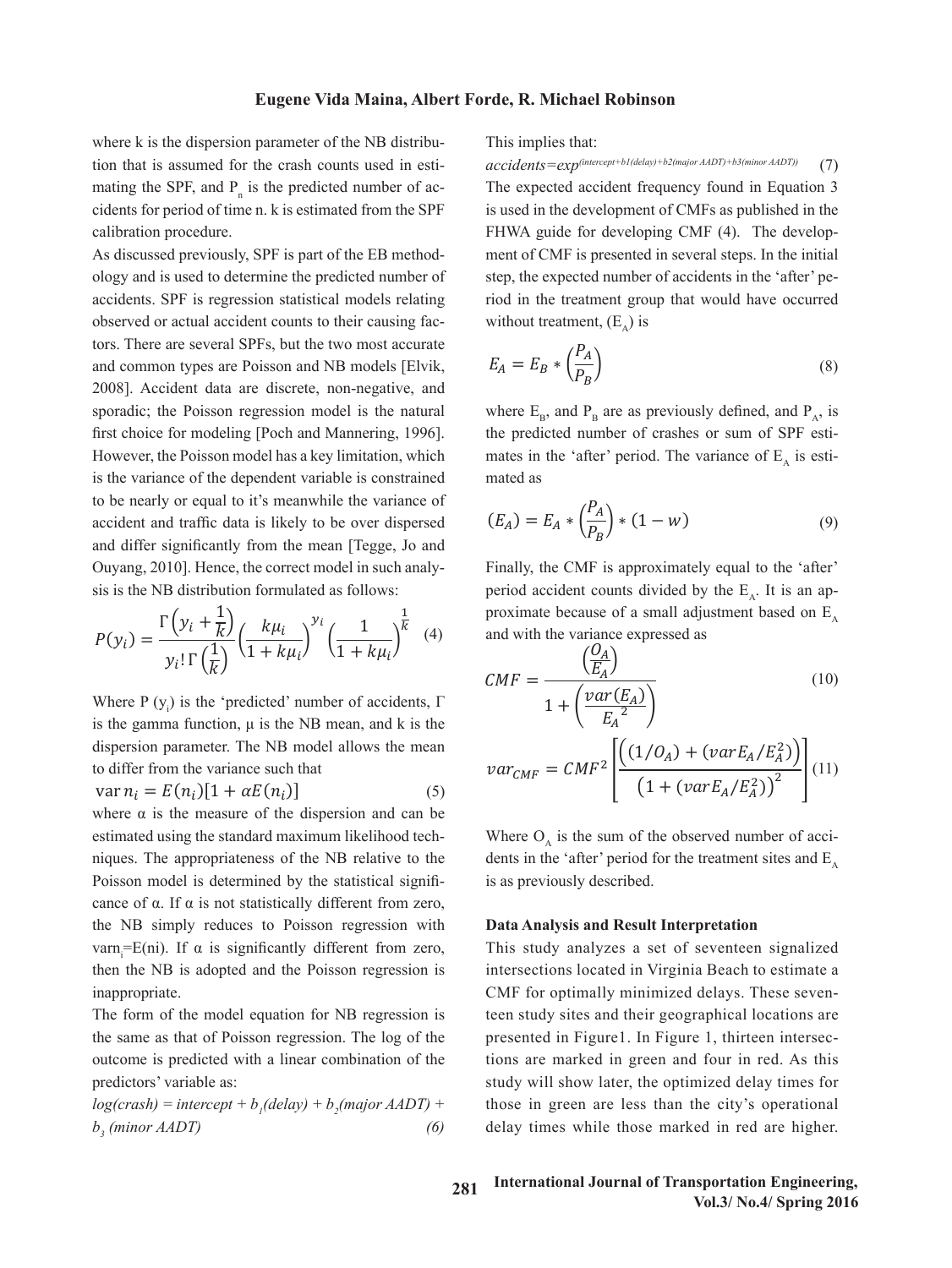The intersections in figure 1 are numbered from 1 to 17. The identities of these intersections are presented in figure 1 together with their corresponding numbers.

Both the major and minor entering ADTs presented in table 1 were obtained from the city of Virginia Beach's

traffic count database. Also obtained from the city were the signal delay times per vehicle in seconds, and the number of observed/reported accidents per year. The before and after delay optimization conditions are first established by this study before finally measuring its impact on safety.



 *SOURCE: Google Maps* 

Figure 1. Study site geographical locations<br>
Table 1. Study site geographical locations

|  |  | Table 1. Study site identities and average daily traffic (ADT) volumes for 2013 |  |  |  |  |  |
|--|--|---------------------------------------------------------------------------------|--|--|--|--|--|
|--|--|---------------------------------------------------------------------------------|--|--|--|--|--|

| ID | <b>INTERSECTION</b> | Major<br><b>Ent. ADT</b> | Minor<br>Ent. ADT  |        |        |
|----|---------------------|--------------------------|--------------------|--------|--------|
| 1  | Baker Rd            | and                      | Newtown Rd         | 41,115 | 13,159 |
| 2  | Baxter Rd           | and                      | Independence Bl    | 76,058 | 23,287 |
| 3  | Bells Rd            | and                      | Birdneck Rd        | 16,067 | 5,487  |
| 4  | Birdneck Rd         | and                      | General Booth Rd   | 30,522 | 12,289 |
| 5  | Dam Neck Rd         | and                      | Holland Rd         | 42,644 | 26,569 |
| 6  | Dam Neck Rd         | and                      | General Booth Rd   | 54,333 | 33,504 |
| 7  | Harpers Rd          | and                      | Oceana Bl          | 32,407 | 10,440 |
| 8  | Holland Rd          | and                      | Rosemont Rd        | 39,815 | 21,688 |
| 9  | Northampton Bl      | and                      | Diamond Springs Rd | 63,658 | 28,247 |
| 10 | Pembroke Bl         | and                      | Independence Bl    | 52,242 | 10,374 |
| 11 | Princess Anne Rd    | and                      | Dam Neck Rd        | 46,957 | 42,644 |
| 12 | Shore Dr            | and                      | Great Neck Rd      | 33,878 | 8,458  |
| 13 | Shore Dr            | and                      | Northampton Bl     | 25,318 | 23,474 |
| 14 | Virginia Beach Bl   | and                      | Birdneck Rd        | 32,771 | 13,002 |
| 15 | Virginia Beach Bl   | and                      | Lynnhaven Rd       | 41,214 | 21,106 |
| 16 | Virginia Beach Bl   | and                      | Witchduck Rd       | 46,785 | 38,751 |
| 17 | Virginia Beach Bl   | and                      | First Colonial Rd  | 39,230 | 29,665 |
|    | $Ent =$ entering    |                          |                    |        |        |

 $Rd = road, B1 = boulevard, Dr = drive$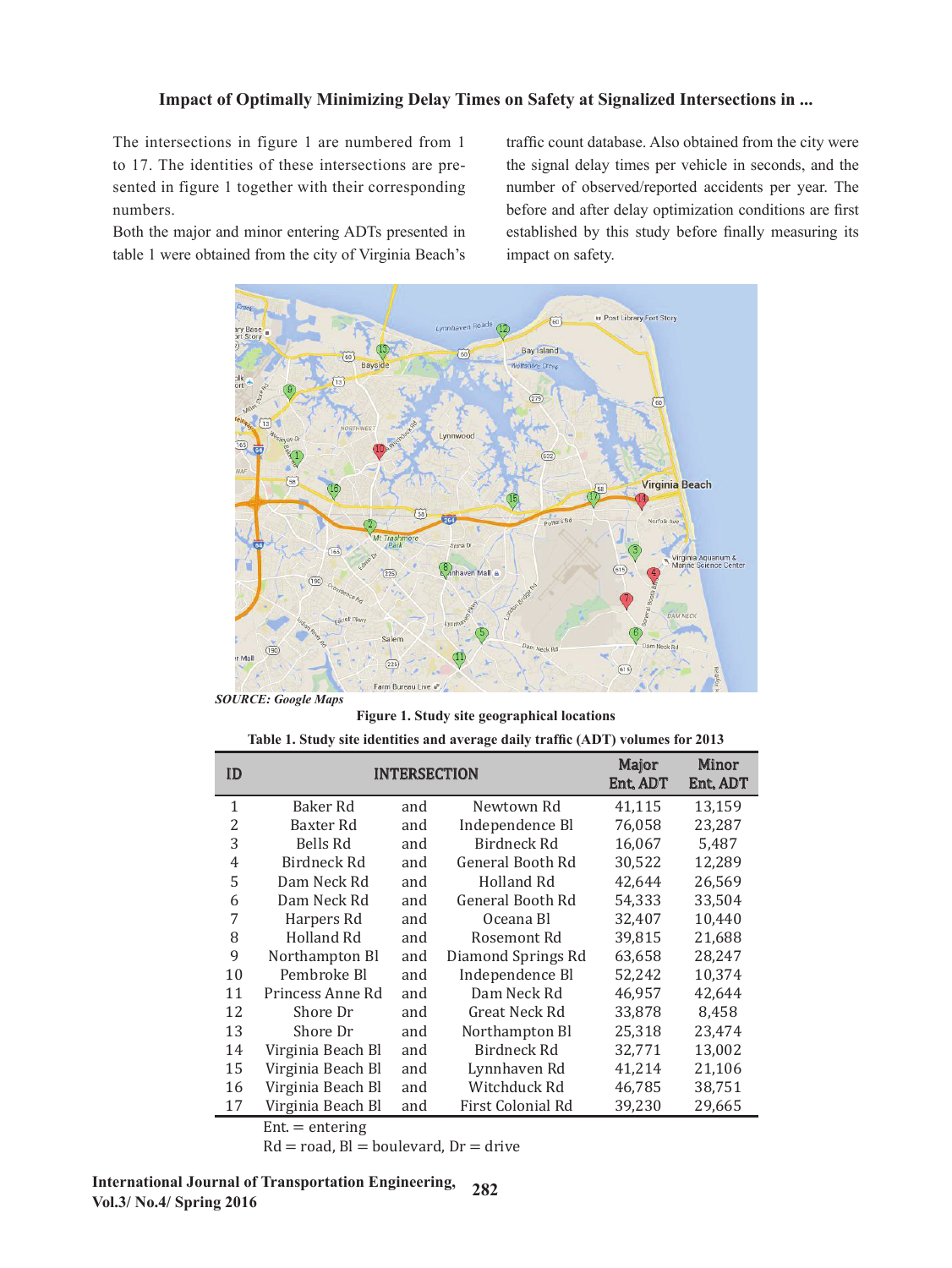### **Eugene Vida Maina, Albert Forde, R. Michael Robinson**

#### **Before Delay Optimization Period**

The before period, describes the actual operational conditions at the study intersections prior to the optimization of delay times. Table 2 presents the cycle lengths, sented in table 3. delay times and level of services for these intersections prior to delay time optimization.

Intersections with LOS F (delay times  $\geq 80$  s/veh) are not considered for analysis by this study because in this state, the roadway is considered to be failing [Roess, Prassas, and McShane, 2011]. In this state, there is a breakdown in vehicular flow, the arrival flow rate temporally exceeds the departure rate hence the limitation delay (s/veh), major entering ADT, to mathematically describe the operational conditions.  $\frac{1}{2}$  and the complete the detection of the control of  $\frac{1}{2}$  and  $\frac{1}{2}$  and  $\frac{1}{2}$  and  $\frac{1}{2}$  and  $\frac{1}{2}$  and  $\frac{1}{2}$  and  $\frac{1}{2}$  and  $\frac{1}{2}$  and  $\frac{1}{2}$  and  $\frac{1}{2}$  and  $\frac{1}{2}$  and  $\frac{1}{2}$ 

Using the actual delay times and number of accidents (before the optimization period), NB regression analyt the study intersections prior to the optimiza-<br>sis was performed and the resulting parameters are presented in table 3.

Column 1 of Table 3 shows each of the variables used in the analysis. Column 2 shows the NB regression coef- $\overline{F}$  (delay times  $\geq 80$  s/veh) are ficients for each of the variables along with their related standard errors, Wald chi-square values, and p-values is considered to be failing [Roess, for each of the coefficients in columns 4, 5, 6, and 7 and McShane, 2011]. In this state, there is a respectively. All the variables are statistically significant at a 0.05 level. The coefficients indicate that as the branched in vehicular flow, the arrival flow rate tem-<br>The coefficients indicate that as the delay (s/veh), major entering ADT, and minor entering ADT increase, the number of accidents increase too.

| ID             |                   |     | <b>INTERSECTION</b> | C(s) | D(s) | <b>LOS</b>   |
|----------------|-------------------|-----|---------------------|------|------|--------------|
| 1              | Baker Rd          | and | Newtown Rd          | 160  | 51.6 | D            |
| 2              | Baxter Rd         | and | Independence Bl     | 160  | 45.6 | D            |
| 3              | Bells Rd          | and | Birdneck Rd         | 90   | 12.9 | B            |
| $\overline{4}$ | Birdneck Rd       | and | General Booth Rd    | 90   | 22.9 | $\mathsf C$  |
| 5              | Dam Neck Rd       | and | Holland Rd          | 160  | 63.4 | E            |
| 6              | Dam Neck Rd       | and | General Booth Rd    | 160  | 68.6 | ${\bf E}$    |
| 7              | Harpers Rd        | and | Oceana Bl           | 160  | 18.5 | $\, {\bf B}$ |
| 8              | Holland Rd        | and | Rosemont Rd         | 160  | 57   | E            |
| 9              | Northampton Bl    | and | Diamond Springs Rd  | 160  | 41.2 | D            |
| 10             | Pembroke Bl       | and | Independence Bl     | 160  | 26.7 | $\mathsf C$  |
| 11             | Princess Anne Rd  | and | Dam Neck Rd         | 160  | 47.5 | D            |
| 12             | Shore Dr          | and | Great Neck Rd       | 160  | 17.5 | $\, {\bf B}$ |
| 13             | Shore Dr          | and | Northampton Bl      | 160  | 19.7 | B            |
| 14             | Virginia Beach Bl | and | Birdneck Rd         | 120  | 21.6 | C            |
| 15             | Virginia Beach Bl | and | Lynnhaven Rd        | 180  | 38.9 | D            |
| 16             | Virginia Beach Bl | and | Witchduck Rd        | 160  | 41.4 | D            |
| 17             | Virginia Beach Bl | and | First Colonial Rd   | 140  | 57.8 | E            |

**Table 2. Study site operational conditions in the before period** 

 $C =$  cycle length,  $D =$  delay,  $LOS =$  level of service

|                       |          |                          | 95% Wald<br>Confidence Interval |              | <b>Hypothesis Test</b>               |    |            |
|-----------------------|----------|--------------------------|---------------------------------|--------------|--------------------------------------|----|------------|
| Parameter             | $\bf{B}$ | <b>Standard</b><br>Error | Lower                           | <b>Upper</b> | <b>Wald</b><br>Chi-<br><b>Square</b> | df | p<br>value |
| Intercept             | 0.02     | 0.5984                   | $-1.153$                        | 1.199        | 0.001                                | 1  | 0.000      |
| Delay                 | 0.033    | 0.0078                   | 0.018                           | 0.048        | 17.899                               | 1  | 0.000      |
| Major entering<br>ADT | 3.42E-07 | 5.79E-06                 | $-1.10E-0.5$                    | 1.18E-05     | 0.003                                |    | 0.001      |
| Minor entering<br>ADT | 4.38E-07 | 8.05E-06                 | $-1.53E-05$                     | 1.62E-05     | 0.003                                |    | 0.008      |
| NB dispersion         | 0.098    | 0.045                    | 0.009                           | 0.187        |                                      |    |            |

Table 3. Negative binomial parameter estimates in the before delay optimization period **Table 3. Negative binomial parameter estimates in the before delay optimization period**

Dependent Variable: Accidents / yr.

Model: (Intercept), Delay, Major entering ADT, Minor entering ADT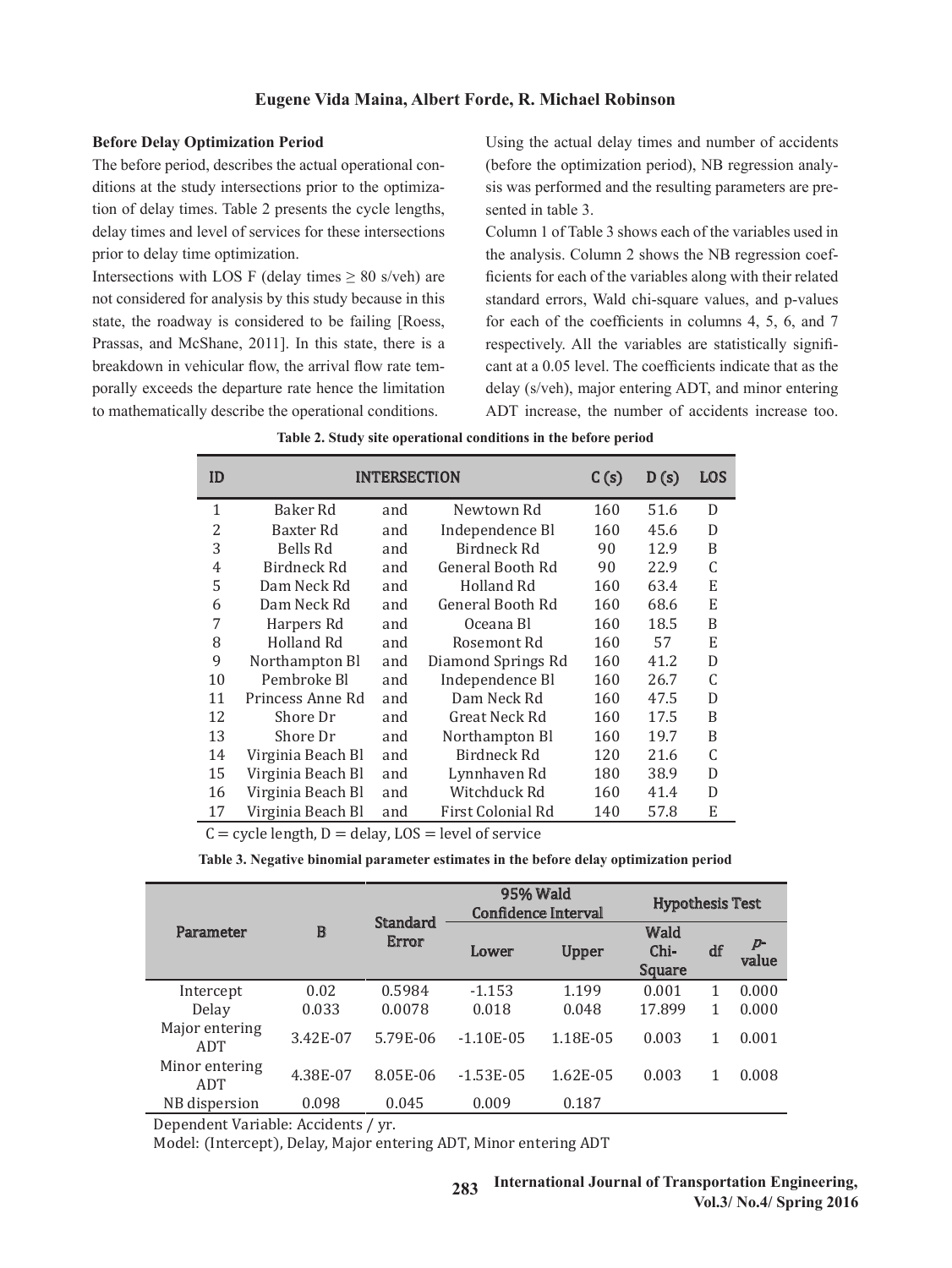This is reasonable because increased delay together with increased volumes may lead to increased queues and conflicts, hence the higher chances of accidents/ incidences.

The variable delay has a coefficient of 0.033, which shows that for each one-unit increase in delay, the expected log count of the number of accidents increases by 0.033. The dispersion coefficient, which does not No. of Accidents / yr. =  $(0.1508 * \text{Delay}) - 0.9136$ . The include zero (0.098), suggests that the NB model form strong relationship implied by the fitted line plot is supis appropriate than Poisson. An estimate larger than ported by is an R-square value of  $85.4\%$  correlation bezero suggests over-dispersion (variance larger than the tween the number of accidents and delays at the study mean) and an estimate less than zero indicates underdispersion.  $\frac{1}{2}$  include zero (0.050), suggests that the ND model form strong relationship implied by the inted line provision-

#### **After Delay Optimization Period**

 $\frac{1}{1}$  next step involves establishing the after conditions. The after period conditions describe the projected accidents and the predicted accidents after delay optimization.

period, a relationship between delay (s/veh) and number of accidents is established by conducting a simple linear regression using both accident and delay data the analysis. Column 2 shows the NB regression coeffrom thirty-nine signalized intersections for the year  $\frac{d}{dt}$  ficients for each of the variables along with their related 2013. Twenty-eight observations from Virginia Beach and electric variables along with their related 2013. Twenty-eight observations from Virginia Beach and eleven observations from Chesapeake both cities each of the coefficients in columns 4, 5, 6, and 7 respeclocated in the Hampton Roads metropolitan region. The tively. All the chances of access of access of access of access of access of access of access of access of access of access of access of access of access of access of a ccidents is established by conducting a simple Column 1 of Table 3 shows each of the variables used in zorb. Twenty-eight observations from virginia beach standard criots, wan em-square values, and p-values for

resulting correlation relationship is presented in figure 4 and shows that as the delay times (s/veh) increases, the number of accidents increases too. This is reasonable because an increase in traffic flow may also increase the chances of accidents occurring.

As presented in figure 2, the relationship between the og count of the number of accidents increases under of accidents and delay can be expressed as No. of Accidents / yr.  $= (0.1508 * \text{Delay}) - 0.9136$ . The strong relationship implied by the fitted line plot is supported by is an R-square value of 85.4% correlation between the number of accidents and delays at the study sites.

Having established the before period conditions, the to determine the overall intersection delay using NLPs To determine the observed accidents  $(O_A)$  in the after analysis was performed and the resulting parameters In determine the optimal minimum delay time, each onelane group delay was evaluated separately and then After Delay Optimization Period weighted progressively as presented in the HCM (2010) to determine the overall intersection delay using NLPs as discussed in the methodology section. Using these found delay times and the number of accidents found predicted accidents after delay optimization. From the linear regression evaluation, NB regression analysis was performed and the resulting parameters are presented in table 4 as follows:

> the analysis. Column 2 shows the NB regression coefficients for each of the variables along with their related standard errors, Wald chi-square values, and p-values for each of the coefficients in columns 4, 5, 6, and 7 respectively. All the variables are statistically significant at a



**Figure 2. Fitted line plot for accidents per year and delay (s/veh)**

**International Journal of Transportation Engineering, 284 Vol.3/ No.4/ Spring 2016**  $A_{\text{spin}}$  and  $B_{\text{spin}}$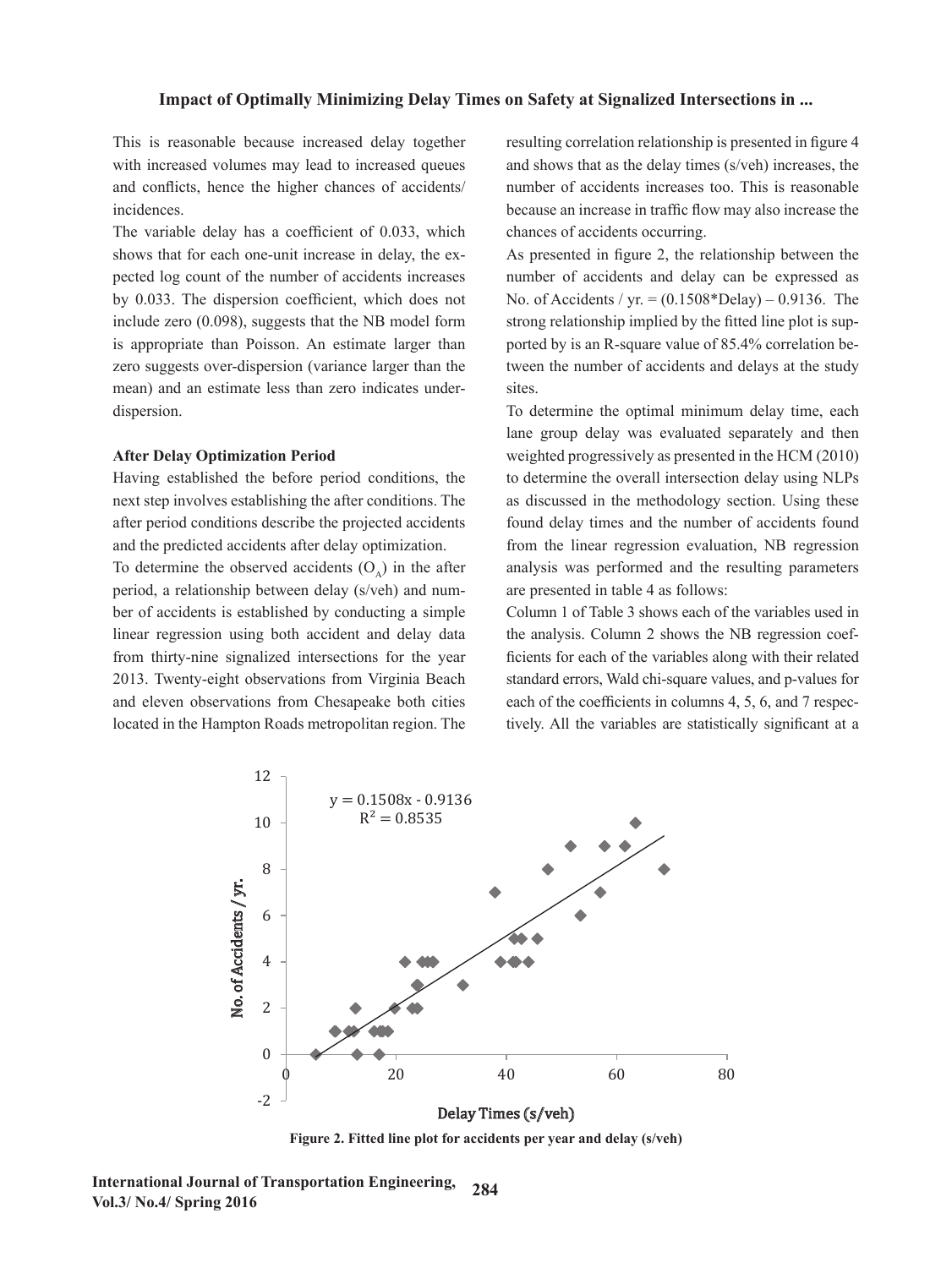# $\mathbf{F}_{\text{error}}$   $\mathbf{V}_{\text{min}}^{\text{max}}$  and  $\mathbf{M}_{\text{min}}^{\text{max}}$  and  $\mathbf{R}_{\text{max}}$  and  $\mathbf{D}_{\text{min}}$  and  $\mathbf{D}_{\text{min}}$ **Eugene Vida Maina, Albert Forde, R. Michael Robinson**

| Parameter             | B        | <b>Std. Error</b> | 95% Wald<br><b>Confidence Interval</b> | <b>Hypothesis Test</b> |                                   |    |            |
|-----------------------|----------|-------------------|----------------------------------------|------------------------|-----------------------------------|----|------------|
|                       |          | Lower             |                                        | <b>Upper</b>           | <b>Wald Chi-</b><br><b>Square</b> | df | P<br>value |
| Intercept             | $-0.003$ | 0.050             | $-1.005$                               | 0.937                  | 0.005                             |    | 0.009      |
| Major entering<br>ADT | 5.97E-06 | 1.08E-05          | $-1.52E-05$                            | 2.73E-05               | 3.05E-01                          |    | 0.007      |
| Minor entering<br>ADT | 4.59E-06 | 1.51E-05          | $-2.51E-0.5$                           | 3.43E-05               | 0.092                             |    | 0.009      |
| Delay                 | 0.033    | 0.009             | 0.015                                  | 0.051                  | 12.788                            |    | 0.000      |
| NB dispersion         | 0.039    | 2.01E-04          | 0.038                                  | 0.039                  |                                   |    |            |

Table 4. Negative binomial parameter estimates in the after delay optimization period **Table 4. Negative binomial parameter estimates in the after delay optimization period**

Dependent Variable: Crashes

Model: (Intercept), Major entering ADT, Minor entering ADT, Delay (s/veh)

0.05 level. The coefficients indicate that as the delay (s/ veh), major entering ADT, and minor entering ADT in-<br>appropriate than Poisson. crease, the number of accidents increase too. This is reasonable because increased delay together with increased lated accidents in the after period determined, the next task volumes may lead to increased queues and conflicts, was to determine the predicted accidents for both periods. hence the higher chances of accidents/incidences. crease, the number of accidents increase too. This is rea-<br>With the actual accidents in the before period and calcu-

The variable delay has a coefficient of 0.033, which shows that for each one-unit increase in delay, the expected log count of the number of accidents increases shown in tables 3 and 4. The determined by 0.033. The dispersion coefficient, which does not in-<br>dents for both periods are presented in table 5. shows that for each one-unit increase in uetay, the  $\alpha$ - $\beta$  is not both periods were found using typ distributions

el. The coefficients indicate that as the delay  $(s / \cdot \cdot \cdot)$  clude zero  $(0.039)$ , suggests that the NB model form is appropriate than Poisson.

lated accidents in the after period determined, the next task was to determine the predicted accidents for both periods. hence the higher chances of accidents/incidences. As discussed in the methodology section, the predicted accidents for both periods are determined using SPFs. The nat for each one-unit increase in delay, the ex-<br>SPFs for both periods were found using NB distributions shown in tables 3 and 4. The determined predicted accidents for both periods are presented in table 5.

| Table 5. Actual, calculated, and predicted accidents for both before and after periods |
|----------------------------------------------------------------------------------------|
|----------------------------------------------------------------------------------------|

|                |                   |                     |                    |                 | Before Opt.           |                 | After Opt.            |
|----------------|-------------------|---------------------|--------------------|-----------------|-----------------------|-----------------|-----------------------|
| ID             |                   | <b>INTERSECTION</b> |                    | Act.<br>Acc/yr. | <b>SPF</b><br>Acc/yr. | Cal.<br>Acc/yr. | <b>SPF</b><br>Acc/yr. |
| 1              | Baker Rd          | and                 | Newtown Rd         | 9               | 5.7                   | 5.0             | 4.9                   |
| $\overline{2}$ | Baxter Rd         | and                 | Independence Bl    | 5               | 4.8                   | 4.1             | 5.2                   |
| 3              | Bells Rd          | and                 | Birdneck Rd        | $\mathbf{0}$    | 1.6                   | 0.9             | 1.7                   |
| 4              | Birdneck Rd       | and                 | General Booth Rd   | 2               | 2.2                   | 3.8             | 3.5                   |
| 5              | Dam Neck Rd       | and                 | Holland Rd         | 10              | 8.5                   | 7.6             | 9.3                   |
| 6              | Dam Neck Rd       | and                 | General Booth Rd   | 8               | 10.1                  | 9.3             | 14.9                  |
| 7              | Harpers Rd        | and                 | Oceana Bl          | $\mathbf{1}$    | 1.9                   | 2.1             | 2.4                   |
| 8              | Holland Rd        | and                 | Rosemont Rd        | 7               | 6.8                   | 5.3             | 5.5                   |
| 9              | Northampton Bl    | and                 | Diamond Springs Rd | 4               | 4.1                   | 3.8             | 4.7                   |
| 10             | Pembroke Bl       | and                 | Independence Bl    | 4               | 2.5                   | 4.3             | 4.5                   |
| 11             | Princess Anne Rd  | and                 | Dam Neck Rd        | 8               | 5.1                   | 4.6             | 5.4                   |
| 12             | Shore Dr          | and                 | Great Neck Rd      | 1               | 1.8                   | 0.3             | 1.6                   |
| 13             | Shore Dr          | and                 | Northampton Bl     | 2               | 2.0                   | 1.2             | 2.0                   |
| 14             | Virginia Beach Bl | and                 | Birdneck Rd        | 4               | 2.1                   | 3.0             | 3.0                   |
| 15             | Virginia Beach Bl | and                 | Lynnhaven Rd       | 4               | 3.8                   | 4.7             | 4.8                   |
| 16             | Virginia Beach Bl | and                 | Witchduck Rd       | 5               | 4.1                   | 4.4             | 5.1                   |
| 17             | Virginia Beach Bl | and                 | First Colonial Rd  | 9               | 7.1                   | 6.9             | 7.9                   |
|                |                   |                     | TOTAL Acc/yr.      | 83              | 74.3                  | 71.2            | 86.5                  |

Opt. = optimization, Act. = Actual, Acc = Accidents, SPF = safety performance functions,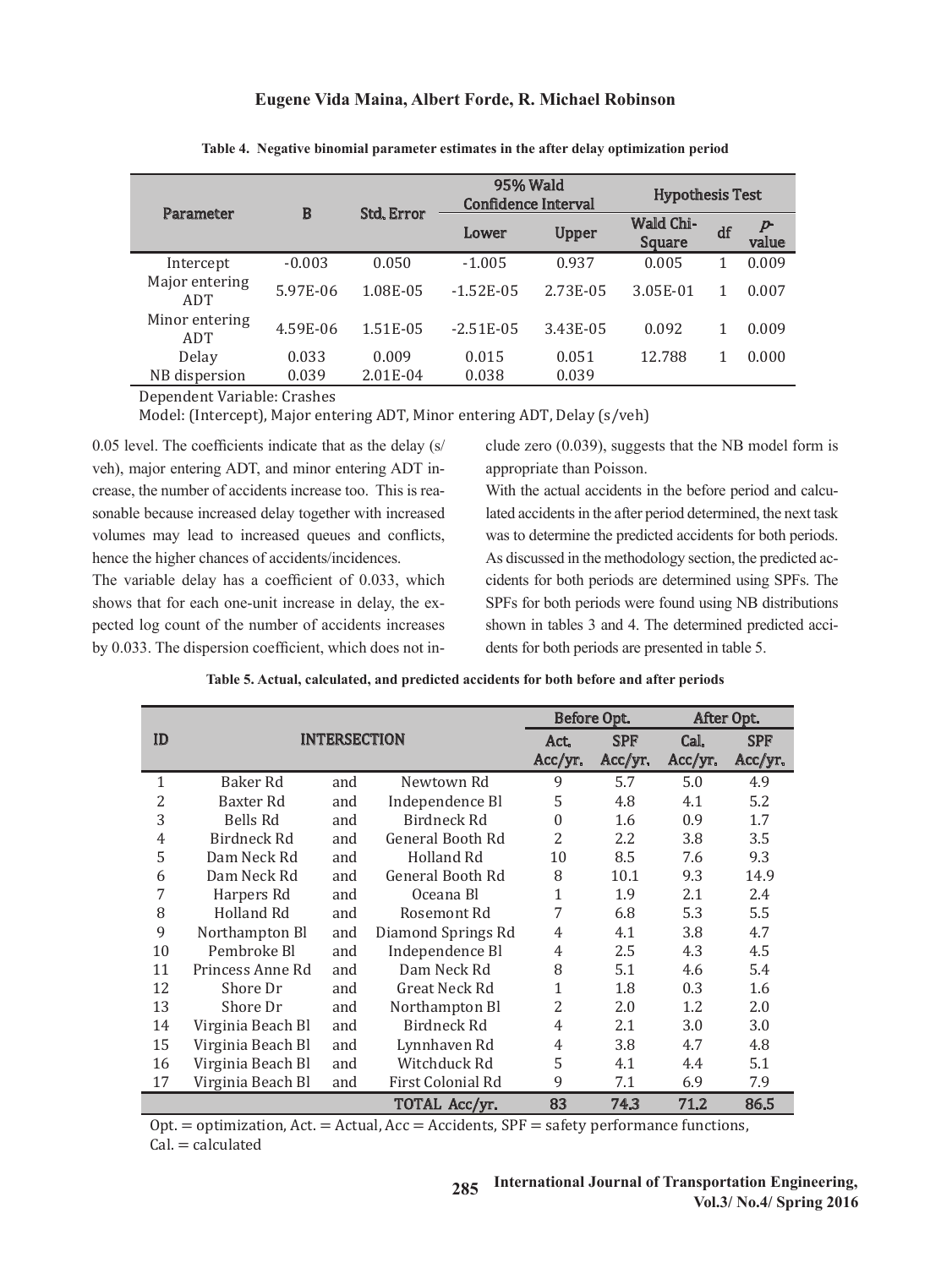Table 5 shows actual, calculated and predicted accidents at each intersection for both periods. The total for each of the four categories are also presented. In 2013, the total actual accidents that occurred in the before period is 83, the SPF predicted accidents is 74, the calculated accidents that occurred in the after period is 71, and the SPF predicted accidents is 87.

# **Crash Modification Factor – Empirical Bayes Before-After**

Using the results presented in table 5, and following the steps presented in the methodology section, the corresponding CMF is estimated and presented in table 6. Table 6 also presents the dispersion factor, weight factor,  $E_B$ , the ratio of the after SPF to the before SPF accident estimates,  $E_A$ , and its variance. These are important values used to estimate the CMF.

| Table 6. Crash Modification Factors for minimized delays | cient traffic         |
|----------------------------------------------------------|-----------------------|
| at signalized intersections                              | $t$ was associated as |

| Parameter               | Value              |
|-------------------------|--------------------|
| k                       | 0.098              |
| W                       | 0.121              |
| EB                      | 82.143             |
| Pa/Pb                   | 1.165              |
| Eа                      | 95.707             |
| var (Ea)                | 100.587            |
| <b>CMF</b>              | 0.735              |
| Variance of CMF         | 0.012              |
| CMF standard error      | 0.110              |
| 95% Confidence          |                    |
| $0.846 \pm 1.645*0.110$ | $0.520$ to $0.950$ |

As shown in Table 6, the EB estimated CMF is  $0.735$  making their traffic data with a standard error of 0.012. The standard error  $\frac{M}{2}$  Modeling, Analysis and (square root of the variance) is used to assist in CMF  $\qquad \qquad$  for support rendered in certainty check. At 95% confidence interval, the CMF appreciation for Dr. Jan **4. Level II** can be interpreted that will reduce by approximately  $26.46\%$  (1 – 0.735) when the delays at the study sites are optimally minimized.  $\boldsymbol{\epsilon}$  **D** of organizations of expected range is 0.520 to 0.950. At 95% confidence level it can be interpreted that the number of accidents

#### **4. Conclusions and Recommendations**

This study has estimates a CMF for optimally minimized delays at signalized intersections and has also to **have been** be increased to the same more and appropriate and appropriate and appropriate and appropriate and appropriate and appropriate and appropriate and  $\frac{1}{2$  $\frac{1}{2}$  results. Furthermore, although the estimated same provides the estimated same provides to nonling show that there is a need for such CMFs. This study, which approaches to nonline

International Journal of Transportation Engineering, 286 vol.3/ No.4/ Spring 2016  $\sqrt{0.60}$ 

therefore concludes that at signalized intersections: (1) traffic flow parameters, such as delays may have significant influence on both traffic flow efficiency and safety, and (2) by optimally minimizing delay times may improve safety by approximately 26.46%.

The models presented are specific; they have been used before, and are appropriate to be used elsewhere. This study recommends that the sample size be increased to find more accurate and appropriate results. Furthermore, although this study provides the estimated safety factor for optimally minimizing delay, more research is needed to precisely understand how delay affects roadway safety. As technology for counting vehicles and recording traffic incidences becomes more familiar and improved, appropriate CMFs should be developed. As a result, this may lead to the potential inclusion of traffic flow SPFs and CMFs in future HSM editions.

Improved knowledge on this topic could lead to efficient traffic planning and control of present and future transportation facilities, hence improving safety by: (1) better understanding of what facilities and conditions that are safer for drivers, (2) determining how other variables such as road surface condition, human behavior, and weather conditions may influence roadway safety, and (3) better understanding of the already identified variables.

### **5. Acknowledgement**

The authors would like to express their sincere gratitude to the cities of Virginia Beach and Chesapeake for making their traffic data readily available, the Virginia Modeling, Analysis and Simulation Center (VMASC) for support rendered in this study. Finally, a special appreciation for Dr. Janice Daniel for her expertise, contribution, and patience while supervising the corresponding author's doctorate research on this topic.

#### $\mathbf{v_i}$  intersections:  $\mathbf{v_i}$  intersections:  $\mathbf{v_i}$  as delays may have significant influence on both traffic flow  $\mathbf{v_i}$  and  $\mathbf{v_i}$  flow the significant influence on both traffic flow  $\mathbf{v_i}$  and  $\mathbf{v_i}$ **6. References**

 $\text{F}$ efficiency and safety, and  $\text{F}$  and  $\text{F}$  approximately by approximately by approximately by approximately by approximately by approximately by approximately by approximately by approximately by approximately - AASHTO (2010) "Manual, highway safety ", Washington, DC 529.

> - Biegler, L. T. and Rawlings, J. B. (1991) "Optimization approaches to nonlinear model predictive control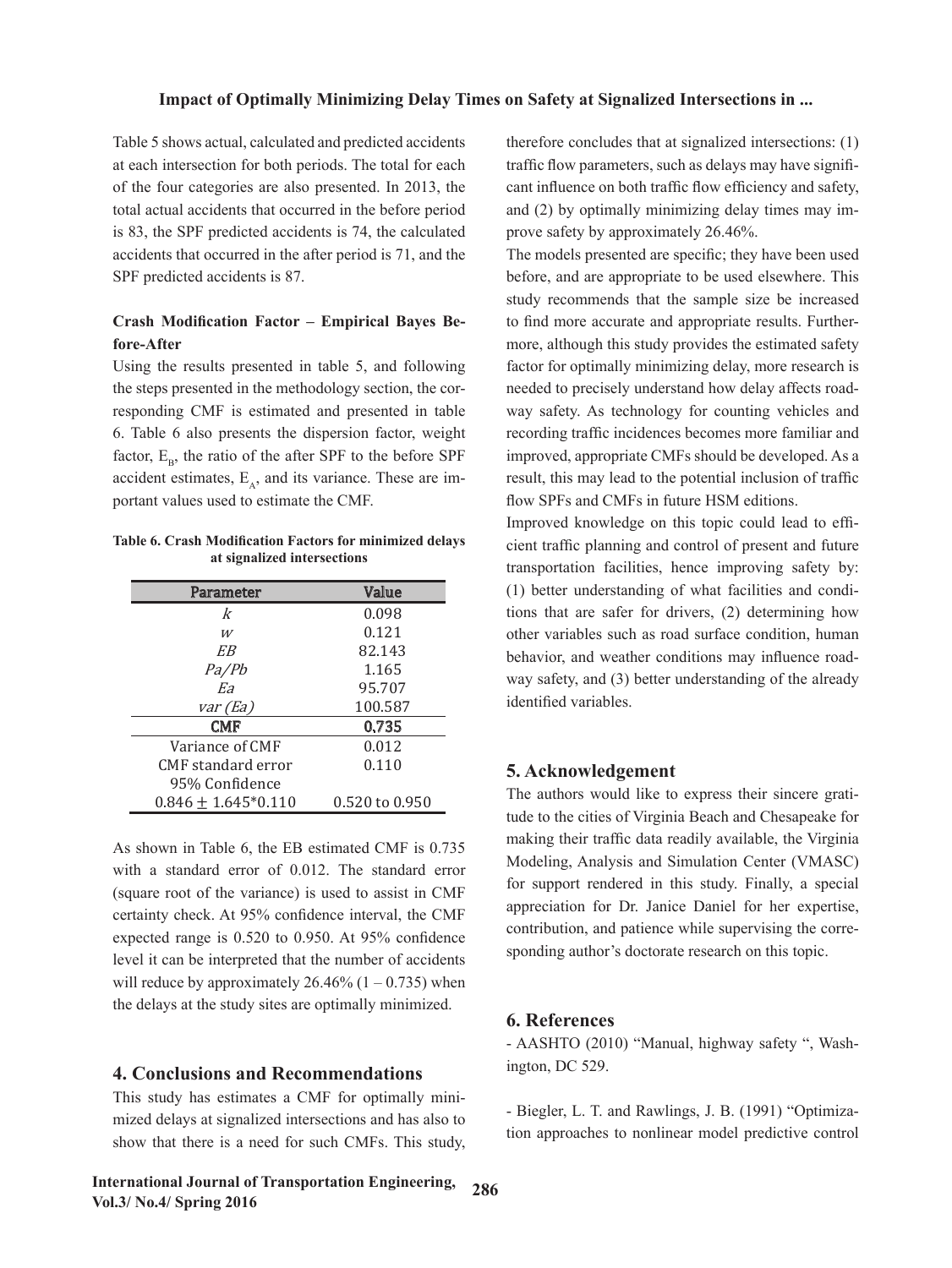### **Eugene Vida Maina, Albert Forde, R. Michael Robinson**

(No. ANL/CP-72735)", Argonne National Lab., IL  $(USA)$ .

- Elvik, R. (2008) "The predictive validity of empirical Bayes estimates of road safety", Accident Analysis and Prevention, 40, No. 6, pp. 1964-1969.

- Gross, F., Persaud, B. and Lyon, C. (2010) "A guide to developing quality crash modification factors (No. FHWA-SA-10-032)", Federal Highway Association.

- Hauer, E. (1995) "On exposure and accident rate", Traffic Engineering and Control, Vol. 36, No. 3, pp. 134-138.

- Hauer, E. (1996) "Statistical test of difference between expected accident frequencies", Transportation Research Record: Journal of the Transportation Research Board, 1542, pp.24-29.

- Hauer, E., Bonneson, J., Council, F., Srinivasan, R. and Zegeer, C. (2012) "Crash modification factors: foundational issues", Transportation Research Record: Journal of the Transportation Research Board, 2279, pp.67-74.

- Lan, B., Persaud, B., Lyon, C. and Bhim, R. (2009) "Validation of a full Bayes methodology for observational before–after road safety studies and application to evaluation of rural signal conversions". Accident Analysis and Prevention, Vol. 41, No. 3, pp.574-580.

- Lord, D. and Mannering, F. (2010) "The statistical analysis of crash-frequency data: a review and assessment of methodological alternatives", Transportation Research Part A: Policy and Practice, Vol. 44, No. 5, pp. 291-305.

- Luenberger, D. G. and Ye, Y. (2008) "Linear and nonlinear programming", Vol. 116, Springer Science and Business Media.

- Navidi, W. C. (2008) "Statistics for engineers and scientists", McGraw-Hill Higher Education.

- Park, B., Messer, C. and Urbanik, T. (1999) "Traffic

signal optimization program for oversaturated conditions: genetic algorithm approach", Transportation Research Record: Journal of the Transportation Research Board, (1683), pp.133-142.

- Persaud, B. and Lyon, C. (2007) "Empirical bayes before–after safety studies: lessons learned from two decades of experience and future directions", Accident Analysis and Prevention, Vol. 39, No. 3, pp. 546-555.

- Poch, M. and Mannering, F. (1996) "Negative binomial analysis of intersection-accident frequencies". Journal of Transportation Engineering, Vol. 122, No. 2, pp. 105-113.

- Roess, R. P., Prassas, E. S. and McShane, W. R. (2011) "Traffic engineering", Transportation Research Board.

- Rouphail, N. M., Park, B. B. and Sacks, J. (2000). "Direct signal timing optimization: Strategy development and results". In In XI Pan American Conference in Traffic and Transportation Engineering.

- Shahdah, U., Saccomanno, F. and Persaud, B. (2014) "Integrated traffic conflict model for estimating crash modification factors", Accident Analysis and Prevention, 71, pp.228-235.

- Srinivasan, R., Council, F., Lyon, C., Gross, F., Lefler, N. and Persaud, B. (2008) "Safety effectiveness of selected treatments at urban signalized intersections", Transportation Research Record: Journal of the Transportation Research Board, (2056), 70-76.

- Stamatiadis, N. (2009) "Impact of shoulder width and median width on safety (Vol. 633)", National Academies Press.

- Stevanovic, A., Stevanovic, J. and Kergaye, C. (2013) "Optimization of traffic signal timings based on surrogate measures of safety", Transportation Research Part C: Emerging technologies, 32, pp.159-178.

- Tegge, R. A., Jo, J. H. and Ouyang, Y. (2010) "Development and application of safety performance functions for Illinois", Illinois, Illinois Center for Transportation.